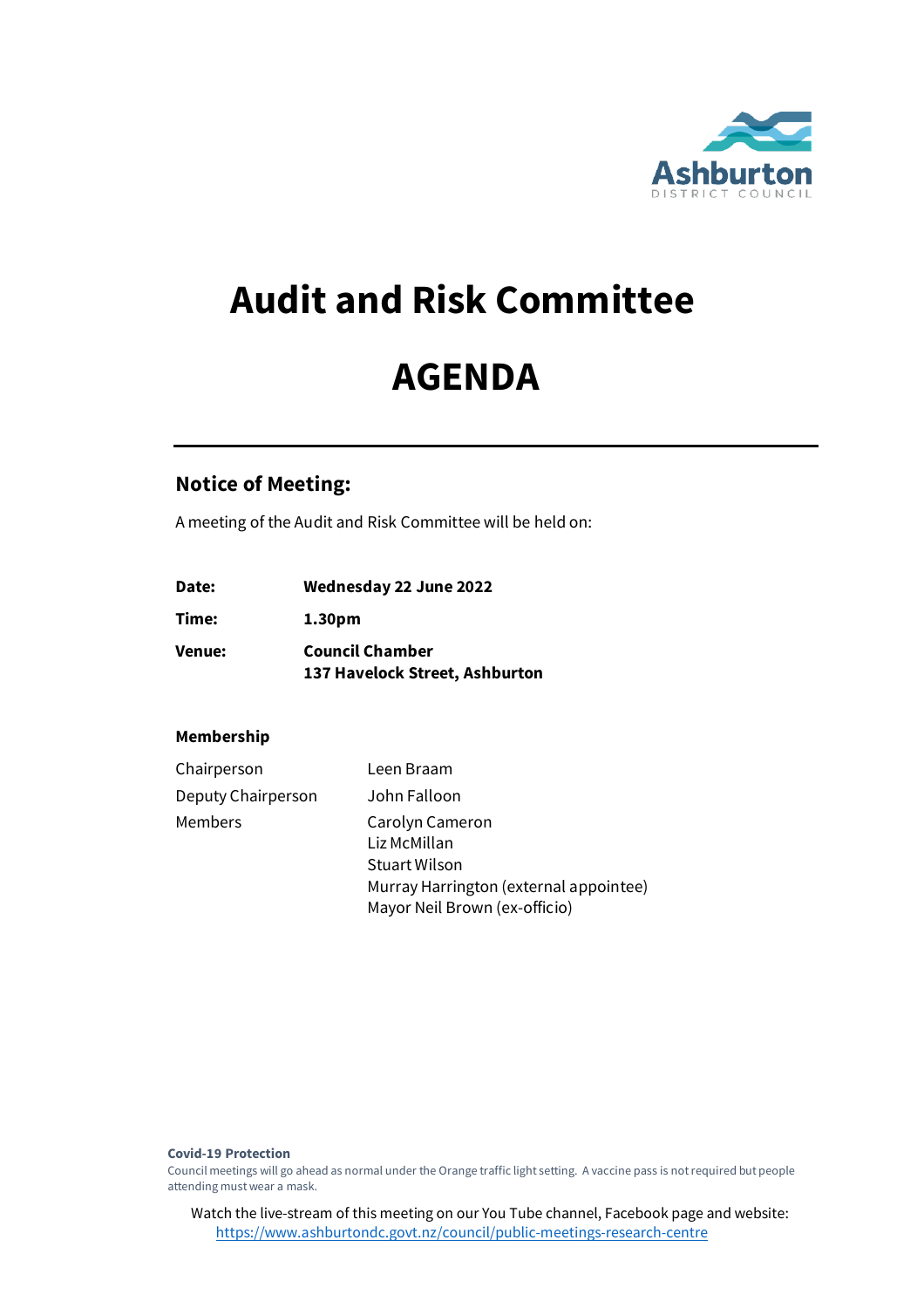# **Audit & Risk Committee**

| Timetable     |                                                            |  |  |
|---------------|------------------------------------------------------------|--|--|
| $\mid$ 1.30pm | Meeting commences                                          |  |  |
| 2pm           | Marsh Insurance - Jerard Cowburn (Principal, Christchurch) |  |  |

## **ORDER OF BUSINESS**

| 1              | Apologies                                                                                     |                 |
|----------------|-----------------------------------------------------------------------------------------------|-----------------|
| $\mathbf{2}$   | <b>Extraordinary Business</b>                                                                 |                 |
| 3              | Declarations of Interest                                                                      |                 |
| <b>Minutes</b> |                                                                                               |                 |
| 4              | Audit & Risk Committee - 11/05/22                                                             | 3               |
| <b>Reports</b> |                                                                                               |                 |
|                | <b>Business transacted with the public excluded</b>                                           |                 |
| 5              | Audit & Risk Committee - 11/05/22<br>Section 7(2)(a) Protection of privacy of natural persons | <b>PE1</b>      |
| 6              | Health & Safety<br>Section 7(2)(a) Protection of privacy of natural persons                   | PE <sub>2</sub> |
| 7              | <b>Insurance Renewal</b><br>Section 7(2)(h) Commercial activities                             | PE <sub>8</sub> |

17 June 2022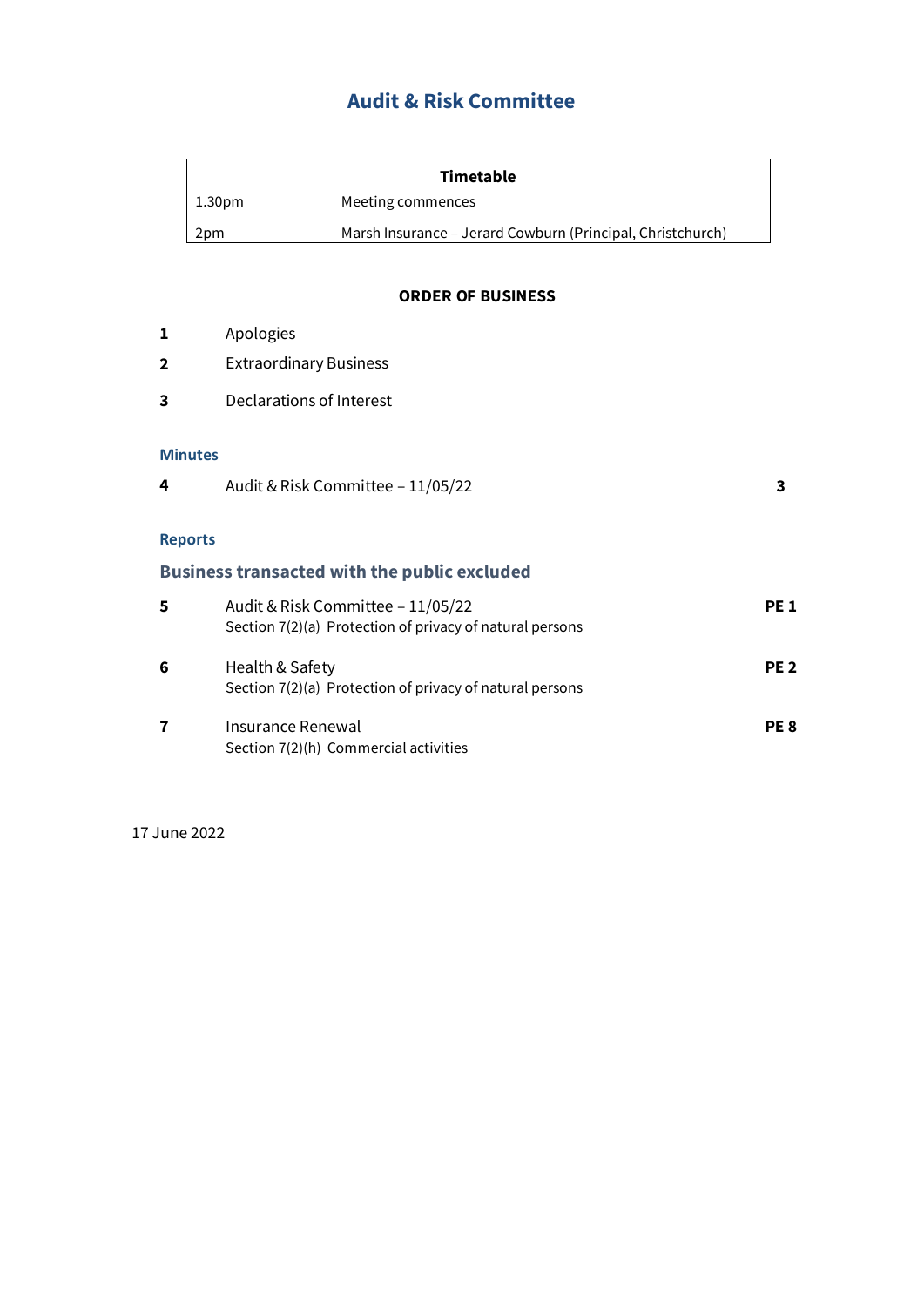

22 June 2022

# *4. Audit & Risk Committee Minutes*

Minutes of the Audit & Risk Committee meeting held on Wednesday 11 May 2022, commencing at 1.30pm, in the Council Chamber, 137 Havelock Street, Ashburton.

## **Present**

Mayor Neil Brown, Councillors Leen Braam (Chair) and Carolyn Cameron. Via MS Teams: Murray Harrington & Crs John Falloon, Liz McMillan and Stuart Wilson.

#### **Also present:**

Councillors Angus McKay and Lynette Lovett (via MS Teams).

#### **In attendance**

Hamish Riach (Chief Executive), Jane Donaldson (GM Strategy & Compliance), Sarah Mosley (Manager People & Capability), Erin Register (Finance Manager), Lauretta Smith (Accountant) and Phillipa Clark (Governance Team Leader).

Via Teams: Paul Brake (GM Business Support)

**Presentation** Marsh Insurance – 2.13pm-2.40pm

**1 Apologies**

Nil.

- **2 Extraordinary Business** Nil.
- **3 Declarations of Interest**

Nil.

#### **4 Confirmation of Minutes – 23/03/22**

**That** the minutes of the Audit & Risk Committee meeting held on 23 March 2022, be taken as read and confirmed.

Cameron/Falloon Carried

# **5 Taxation Update**

The Committee noted that income received from CCO dividends and rental from ACL can no longer be offset for tax purposes. Clarification was sought on whether ACL could give a donation in Council's name, with Council receiving a lesser dividend.

The Chief Executive advised that Council would need to be clear on the primary purpose of the transaction. Advice would need to be sought and Council would need to carefully consider the process.

#### **Recommendation to Council**

**That** Council seeks advice on whether it has the ability to instruct a CCO to make donations on Council's behalf.

#### Mayor/Cameron Carried

Post meeting note: Officers are awaiting advice from tax advisers at Ernst & Young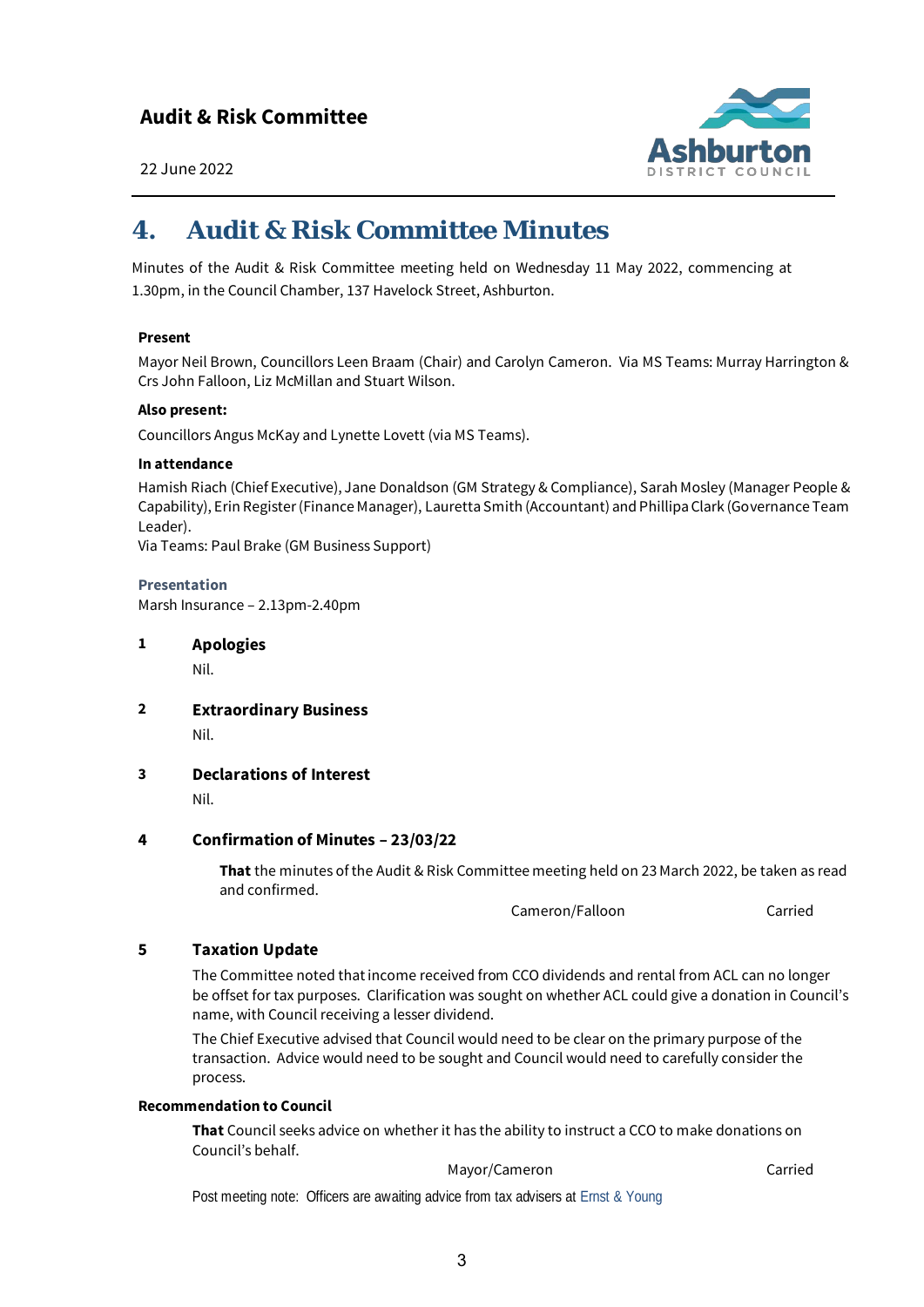#### **That** the Audit & Risk Committee receives the taxation update report.

# Mayor/Cameron Carried

## **Business transacted with the public excluded – 1.43pm**

That the public be excluded from the following parts of the proceedings of this meeting, namely – the general subject of each matter to be considered while the public is excluded, the reason for passing this resolution in relation to each matter, and the specific grounds under Section 48 (1) of the Local Government Official Information and Meetings Act 1987 for the passing of this resolution are as follows:

| <b>Item</b><br>No | General subject of each matter to<br>be considered: | In accordance with Section 48(1) of the Act, the reason for<br>passing this resolution in relation to each matter: |                                          |
|-------------------|-----------------------------------------------------|--------------------------------------------------------------------------------------------------------------------|------------------------------------------|
| 6                 | <b>Audit &amp; Risk Committee minutes</b>           | Section $7(2)(a)$                                                                                                  | Protection of privacy of natural persons |
|                   | <b>Marsh Insurance</b>                              | Section $7(2)(h)$                                                                                                  | Commercial activities                    |
|                   | <b>Health &amp; Safety</b>                          | Section $7(2)(a)$                                                                                                  | Protection of privacy of natural persons |

Falloon/Cameron Carried

The meeting concluded at 2.40pm.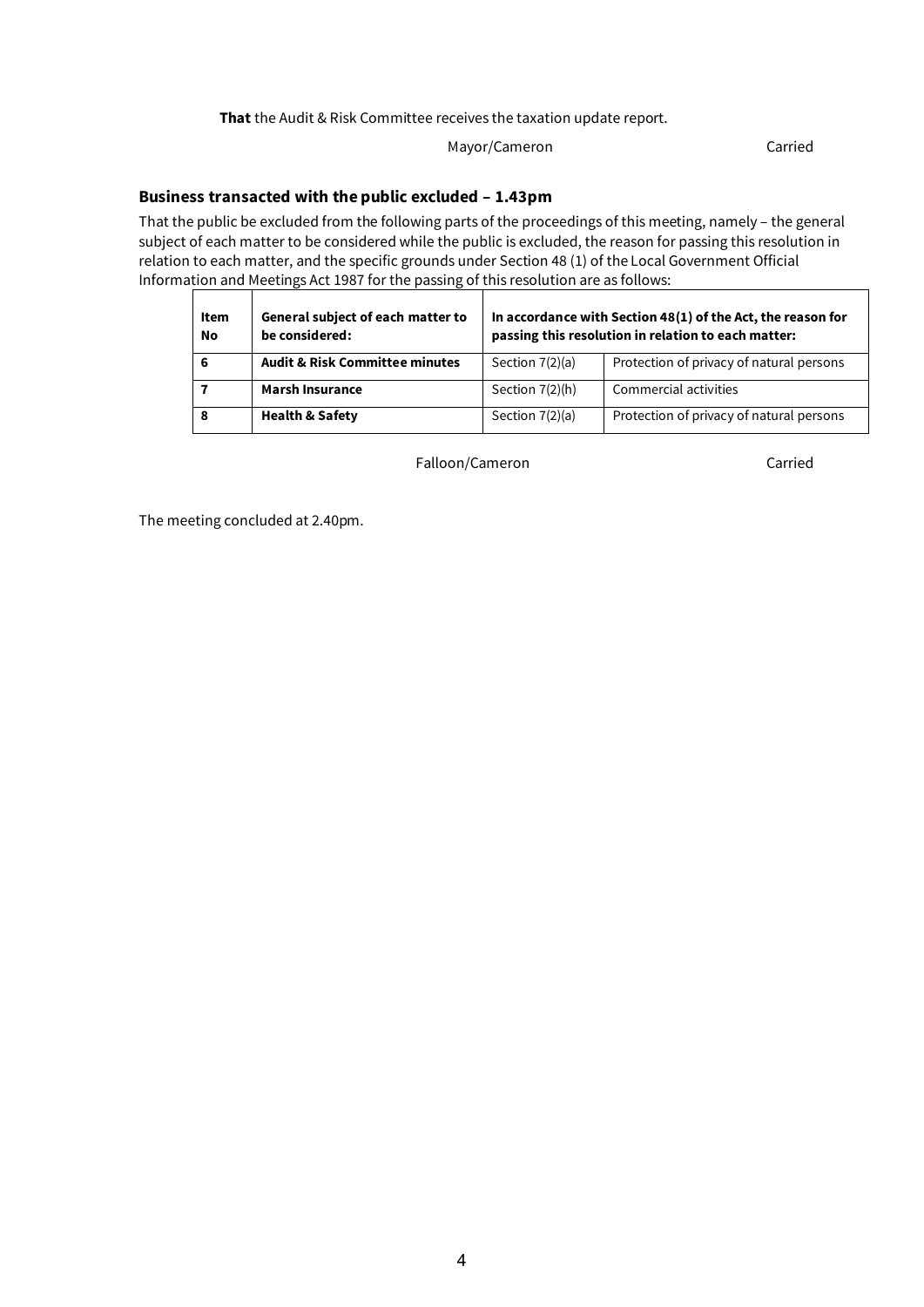

# Audit and Risk Committee Terms of Reference

# **Purpose**

The purpose of the Audit & Risk Committee is to provide oversight of Council's audit processes, statutory compliance and internal risk management in a manner that promotes the current and future interests of the community (Local Government Act 2002).

# **Membership**

Membership of the Committee comprises:

- Cr Leen Braam (Chair)
- Cr John Falloon (Deputy Chair)
- Cr Carolyn Cameron
- Cr Liz McMillan
- Cr Stuart Wilson
- External appointee
- The Mayor, Neil Brown (ex-officio)

The quorum is four members.

## **Meeting Frequency**

The Audit & Risk Committee will meet on a six-seven weekly cycle, or on an as-required basis as determined by the Chair and Group Manager Business Support.

Committee members shall be given not less than 5 working days' notice of meetings.

#### **Delegations**

The Audit & Risk Committee has no delegated authority to make decisions. Its role is to consider and review matters of strategy, policy or significance in its sphere of Council business, and (if appropriate) to make recommendations to full Council.

# **Sphere of business**

- To receive and consider the project plan and timetable for the following projects
	- Long Term Plan (LTP) and any amendments
	- Annual Plan & Budget
	- Annual Report and Audit
- To receive progress reports on the above projects, where appropriate, and review significant issues and risks arising.
- To establish and maintain effective relationships with Council's auditors, including meeting with the audit representatives regarding significant policy and planning processes as appropriate, reviewing the Annual Audit Plan, and considering matters of significance raised by Council's auditors and action required.
- To receive reports on all external party audits of any and all Council activities, and review significant issues and risks arising.